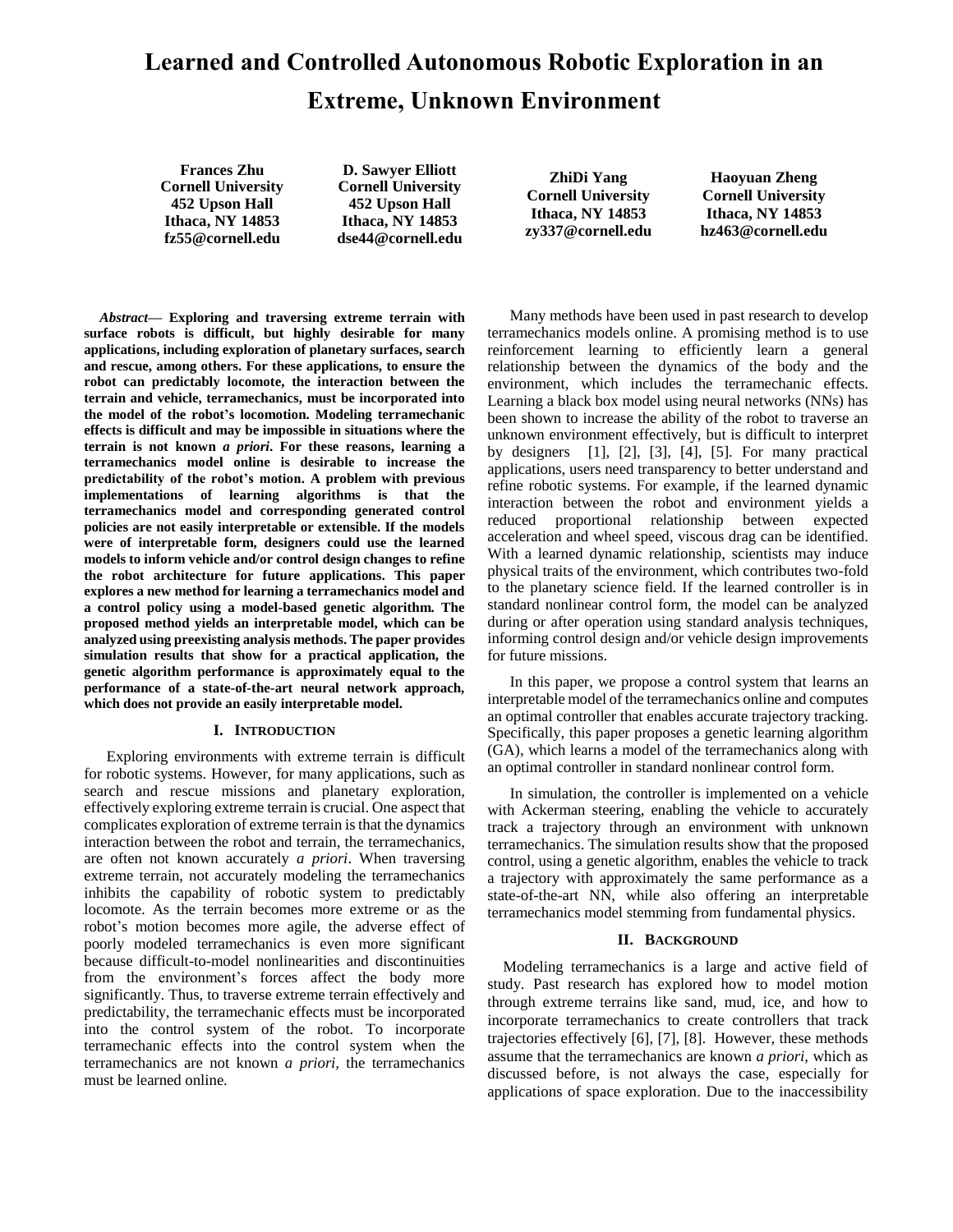of space and technological immaturity of reinforcement learning algorithms, previous work draws from the robotics community that focus on predominantly ground experiments.

For cases where the terramechanics are not known accurately *a priori,* methods for learning the terramechanics and controls have been proposed previously. For example, unsupervised learning has been used to classify the sliding events of discrete rovers, which enables more accurate tracking of trajectories[9]. Reinforcement learning with neural networks has also been applied to learning terramechanics models and controllers for autonomous robots, including drifting, walking on extreme terrain, traversing over obstacles, among others [1], [2], [3], [4], [5]. However, none of these methods output an easily interpretable model of the terramechanics or controller, which makes analysis of the resulting model difficult.

Genetic algorithms have been used to effectively locomote robots in a variety of environments both aquatic and terrestrial [10], [11]. This previous work focuses on the morphology of the robot that best achieves locomotion, not learning a dynamics model. To address system identification, another divergent line of research learns a symbolic expression of a dynamics model with control input that most disagrees with candidate physical models in a controlled environment [12], [13]. Implementing control input with the most disagreement risks of immobilization for an extraplanetary rover operating outside the confines of a controlled laboratory environment. Aerospace applications desire robustness in autonomous operations, which involve guarantees and predictive confidence.

#### **III. CONTROL DESIGN**

To enable exploration of extreme terrain and learn an interpretable model, a two-part controller is proposed. The first part of the controller is a genetic algorithm, which learns a dynamic model, including terramechanic effects, and a controller in the form of an adaptive, linear gain matrix. The second part of the controller is a baseline controller, which uses the commonly employed pure pursuit method, to roughly track the trajectory such that the learning controller can gather enough data to learn a dynamics model and a control policy. The baseline controller could be removed if the learning algorithm was trained using a dynamic simulation. However, the training is only as accurate as the modeled system structure. Thus, to accurately train the learning algorithm, an accurate model of the system would need to be developed, which is difficult and potentially impossible for unknown terrains. The dynamic model's static structure offers limitations in behavior that could offer safety in the form of guarantees.

#### *A. Reinforcement Learner Specification & Design*

The proposed learning method uses a genetic algorithm evolving a multivariable, nonlinear model approximation. To achieve efficient computation and to ensure the structure is interpretable, the genetic algorithm assumes a static model structure. The parameters in the structure are evolved, or estimated, to provide a candidate physics model and create a control policy.

#### *B. Implementation*

Many methods exist for implementing genetic algorithms. A basic genetic algorithm includes population initialization, fitness evaluation, reproduction, crossover, and mutation [14]. The important characteristics of a genetic algorithm are chromosome specification, evolution parameters, and fitness functions. The chosen method for the proposed controller is discussed below.

Two populations describe candidates for the dynamic model parameters and optimal control policy parameters. Parameters are analogously called chromosomes in the context of genetic algorithms. For unknown terramechanics, length of the chromosome for the dynamic parameters is determined by the complexity of the chosen terramechanics model, given in Eq. (1). The dynamics model needs a dynamic parameter chromosome string,  $\theta_d$ , defined by a number  $m_d$ parameters in which each component is  $p_1$  to  $p_{m_d}$ . These parameters represent necessary coefficients in the dynamics model expression, like scalars and biases, capturing a number of physical effects, like static or sliding friction. For the optimal control population, the chromosome length is dependent on the complexity of the chosen control policy. The control policy needs a control parameter chromosome string,  $\theta_K$ , defined by a number  $n_d$  parameters in which each component is  $k_1$  to  $k_{n_d}$ , given in Eq. (2). The components resemble gain matrix values but reshaped into vector form, instead of the original matrix dimension. Each population evolves, guided by user-defined fitness metrics.

$$
\theta_d = \begin{bmatrix} p_1 & \dots & p_{m_d} \end{bmatrix} \tag{1}
$$

$$
\theta_K = [k_1 \dots k_{n_d}] \tag{2}
$$

The two metrics for fitness evaluation of each population are prediction error  $Q$  and tracking error  $C$ . The prediction error is the squared difference between measured and predicted states. The predication error is dotted with a weight vector  $w_s$ , shown in Eq. (4). Given the measured state of the  $m^{th}$  previous timestep  $s_{k-m}$  and the current timestep  $s_k$ , the prediction error is the error between the current measurement  $s_k$  and the propagated state from the previous measurement  $\hat{s}_k$ . To propagate the vehicle's next dynamic states, each population member's dynamic parameters  $\theta_{d,i}$  and the optimal actions taken since  $k - m$  timesteps ago  $a_{k-m}^*$ , are injected into the prescribed dynamics model including terramechanics  $f(·)$ , given in Eq. (3) and visually depicted in Figure 1. The fittest dynamic parameters are those that accurately reflect the physical system.  $w_s$  can be modified depending on what portions of the predicated state the designer is more concerned about predicting accurately.

$$
\hat{s}_{k,i} = f\left(\theta_{d,i}, s_{k-m}, a_{k-m}^*\right) \tag{3}
$$

$$
Q_i = w_s \cdot \left| \left( s_k - \hat{s}_{k,i} \right) \right|^2 \tag{4}
$$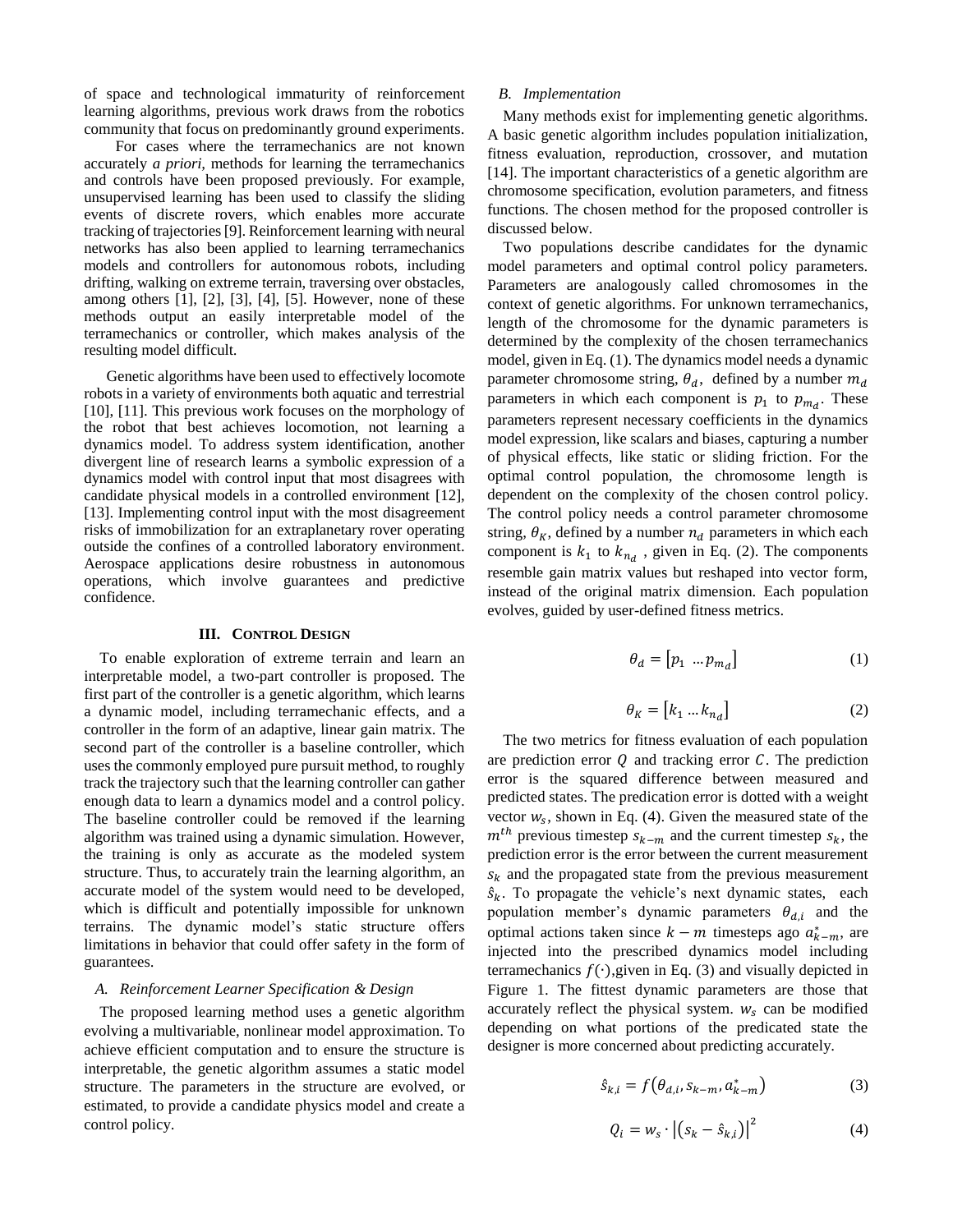

**Figure 1: Propagation of vehicle state using optimal**   $\mathbf{a}_{k-m}^*$  and two population member's dynamic **parameters**  $\theta_{d,i}$  and  $\theta_{d,i}$ 



# **Figure 2: Propagation of vehicle state using optimal**   $\alpha$  dynamic parameters  $\theta_d^*$  and two population member's **control** parameters  $a_{k+n,i}$  and  $a_{k+n,j}$

Tracking error is the sum of error between the next to  $n$ projected trajectory waypoints and velocities to the projected state  $s'_{k+n}$ , propagating a simulation with the optimal dynamic parameters  $\theta_d^*$ , the prescribed dynamics model including terramechanics  $f(·)$ , and candidate control actions  $a_{k+n,i}$ , given in Eq. (5) and visually depicted in Figure 2. The selected control policy  $g(·)$  generates candidate control actions from the state  $s_k$ , a reference state  $r_k$ , and the candidate control parameters  $\theta_{K,i}$  evolving in the genetic algorithm, given in Eq. (6). The final control fitness function is a weighted sum of squared error between the reference and projected states and squared weighted penalty of gain values, shown in Eq. (7). The squared weighted penalty of gain values is included to ensure the gains do not become so large that the system will become unstable. The fittest control parameters drive the system to the desired trajectory and velocity. The two populations are sorted from the most fitt members to the least fit members. From these two ranked populations, the next generation of each population is created using reproduction, crossover, and mutation.

$$
s'_{k+n,i} = f(\theta_d^*, s_k, a_{k+n,i})
$$
\n<sup>(5)</sup>

$$
a_{k+n,i} = g(r_k, s_k, \theta_{K,i})
$$
 (6)

$$
C_i = w_r \cdot |(r_{k+n} - s'_{k+n,i})|^2 + w_k \cdot |\theta_{K,i}|^2 \qquad (7)
$$

The next generation is produced from the ranked population with probabilistic sampling. Parents are sampled from the ranked population with a standard Gaussian distribution, of which the fittest individuals are selected most often. With a crossover rate  $C_r$ , children are reproduced from the parent population by crossover from the two parental chromosomes. Every child's resultant chromosome is additionally mutated. Only the top  $C_f$  members of the previous generation survive into the next generation. Finally,  $C_n$  members enter the new generation to ensure the optimization process is adapting with the system, described in the next subsection.

The genetic algorithm progresses by reentering a loop to evaluate this new generation, which continues the evolution process. Allowing the system to implement the learned control input from the very start of the learning process could potentially be dangerous as the dynamics model has not been validated rigorously with enough measurements. The learner accumulates measurements and refines both the dynamics model parameters and control policy parameters until reaching a certain prediction and tracking error threshold, ensuring that the next state does not stray far from the reference state. Once that threshold is met, the learned control policy is run in the system's forefront.

The learned dynamics model and control policy adapt as information is gathered, differing from a system in which a dynamics model and control policy are specified *a priori*. The latter system does not have the opportunity to update, likely resulting in suboptimal trajectory tracking. The learned system offers two main advantages: accuracy and adaptability. The dynamics model incorporates the approximate terramechanics of the current terrain, likely offering more accurate trajectory tracking compared to a terramechanics model specified *a priori*. Additionally, the adaptive nature of the dynamics model extends to terrains with different properties, such as ice, steep slopes, and mud, thus unexpected terrain can be effectively traversed.

## *1) Underdetermined System Identification*

Domain knowledge is critical to form a minimal formalization both in structure and parameters. A comprehensive model precisely characterizes a system but requires more system parameters, which increases evaluation computation and convergence time. Machine learning techniques leverage quick iteration and immense computation power by implementing a minimum description of the system [15].

The implemented dynamics model and control policy as proposed both suffer from being underdetermined. Consequently, the dynamic parameter and control parameter populations are at risk of prematurely converging to a local well. The dynamics model intentionally does not fully capture the system's terramechanics behavior but instead simplifies the model to reduce computation time in the algorithm. The control policy has a consistent, nonlinear mapping from state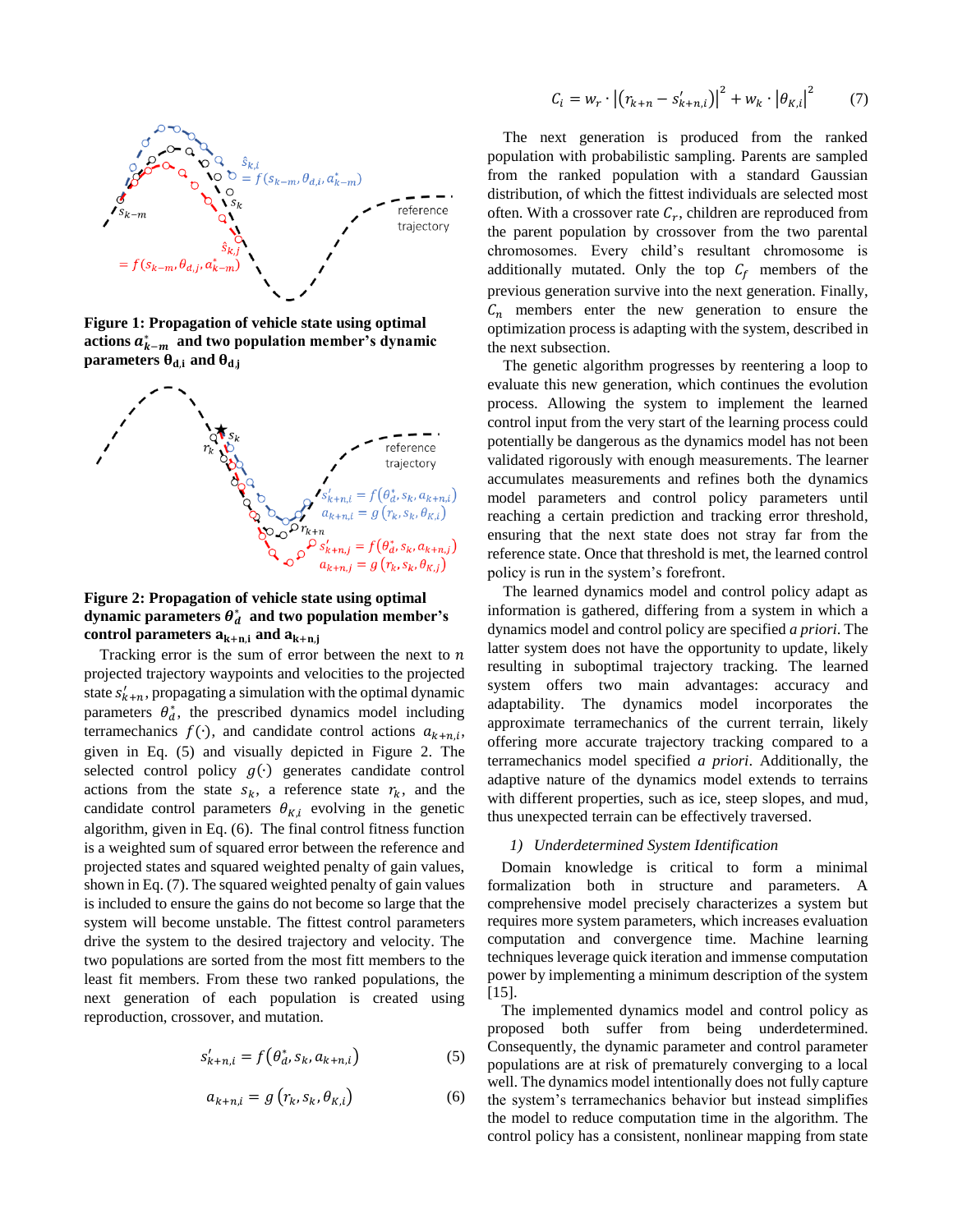to input due to complex, unmodeled hardware effects but may be characterized locally in a linear mapping.

A new member is injected into the population at every generation to ensure that the genetic algorithm populations adapt locally with the system state. The dynamic parameter population receives a randomly generated member from the entire parameter space to guarantee a globally-scoped search. The control parameter population receives an inverse model mapping representative of the system within the immediate past timestep horizon of  $h$ , a local approximation. The inverse model is generated from vectors of previous control inputs  $A_k$ , corresponding state error  $E_k$ , and relevant system parameters  $P_k$ , given in Eq. (8) and Eq. (9). The newest control parameter member  $\theta_{K,l}$  is the linear least squared error local approximation of the nonlinear control model, given in Eq. (10). The constant presence of this local approximation offers the genetic algorithm to adapt with the time-varying system if the evolved solutions do not track as well.

$$
A_k = \begin{bmatrix} a_{k-h-1} \\ \vdots \\ a_{k-1} \end{bmatrix} \tag{8}
$$

$$
E_k = \begin{bmatrix} r_{k-h} - s_{k-h} \\ \vdots \\ r_k - s_k \end{bmatrix}
$$
 (9)

$$
\theta_{K,l} = [E_k \quad P_k]^{\dagger} A_k \tag{10}
$$

#### *C. Baseline Controller*

To enable the GA to learn effectively, the baseline controller is used to coarsely to track the trajectory. The baseline controller we propose is broken up into two sections: the velocity-tracking controller and the path-tracking controller. The velocity-tracking controller attempts to track the desired velocity profile of the trajectory. The velocitytracking base controller is a proportional controller, as shown in Eq. (11), where  $V_d$  is the desired velocity in the  $\hat{b}_1$  direction of the car as described in the appendix,  $V$  is the current velocity of the car,  $K_p$  is a user-defined gain that is tuned on the physical system, and  $C_V$  is the commanded wheel speed. The value of  $K_p$  does not need to be fine-tuned, because after the learner gathers an appropriate amount of data, poor tuning will no longer affect the performance of the vehicle.

$$
C_v = K_p \big( V_d - \boldsymbol{V} \cdot \boldsymbol{\hat{b}}_1 \big) \tag{11}
$$

The path-tracking controller attempts to track the path of the trajectory. The path-tracking base controller is a purepursuit controller. Pure-pursuit controllers are a common control strategy to enable a robot with Ackerman steering to track paths. The equation describing the pure-pursuit controller is shown in Eq.  $(12)$ , where L is the length between the front wheels and the real wheels,  $L_d$  is a look-ahead gain,  $\alpha$  is the path intersection angle, and  $\phi$  is the computed steering angle, as discussed in [16].

$$
\phi = \tan^{-1}\left(\frac{2L\sin(a)}{L_d}\right) \tag{12}
$$

#### **IV. EXPERIMENT**

An experiment is run to determine if the proposed genetic learning algorithm control meets two main goals. The first goal is to verify if the GA can learn a dynamics model and controller in standard form when applied to a practical application. The second goal is to determine if the performance of the GA is approximately the same as a stateof-the-art NN approach. We hypothesize, that the two should produce approximately equal tracking performance. The performance metrics are error in trajectory tracking, convergence time, and algorithm computation time at every timestep. The metric used to determine how accurately a trajectory is tracked is shown in Eq. (14), where  $r^{T/b}$  is the distance to the nearest portion of the trajectory from the car,  $T_c$  is the time of convergence, and  $T_f$  is the time to complete ten laps. The computation time at each timestep is measured using the algorithm environment's stopwatch timer.

$$
J = \int_{T_c}^{T_f} \left| \mathbf{r}^{T/b} \right| dt + \int_{T_c}^{T_f} \left( V_d - \mathbf{V} \cdot \hat{b}_1 \right) dt \tag{13}
$$

The convergence time is how long it takes for the controller to converge to the trajectory and continue to track the trajectory accurately and repeatedly. Convergence time is determined by user intuition.

To test the genetic algorithm, a simulation of an Ackerman steering vehicle on a low friction inclined surface is used. The simulation is designed to mimic extreme terrains comprised of surfaces that are inclined and/or do not perfectly constrain the wheel's motion, such as sandy inclines or fine loose rubble, among others. The terramechanics of sand or fine loose rubble are different from a slippery incline and are more complicated. However, a slippery slope acts as a simplified test to understand the potential performance of the controller. The dynamics that are implemented into the simulation are derived below in the Appendix. To increase the validity of the simulation, noise is added to all states and an estimator is used to determine the state of the vehicle from only position orientation and time measurements. The noise is specified in Table 1, along with the parameters for the simulation environment and vehicle.

| Table 1: Parameters for the environment and vehicle |  |  |  |  |
|-----------------------------------------------------|--|--|--|--|
|-----------------------------------------------------|--|--|--|--|

| Parameter                                    | Value              |
|----------------------------------------------|--------------------|
| Dynamic parameter $\mu_s$ lateral wheel slip | l 5                |
| friction                                     |                    |
| Dynamic parameter $\mu_w$ forward wheel slip |                    |
| friction                                     |                    |
| Trajectory sloped surface angle $\delta$     | $30^\circ$         |
| Vehicle mass                                 | $1 \text{ kg}$     |
| Vehicle wheel radius                         | 0.10 <sub>m</sub>  |
| Distance from vehicle center of mass to      | $0.16 \; \text{m}$ |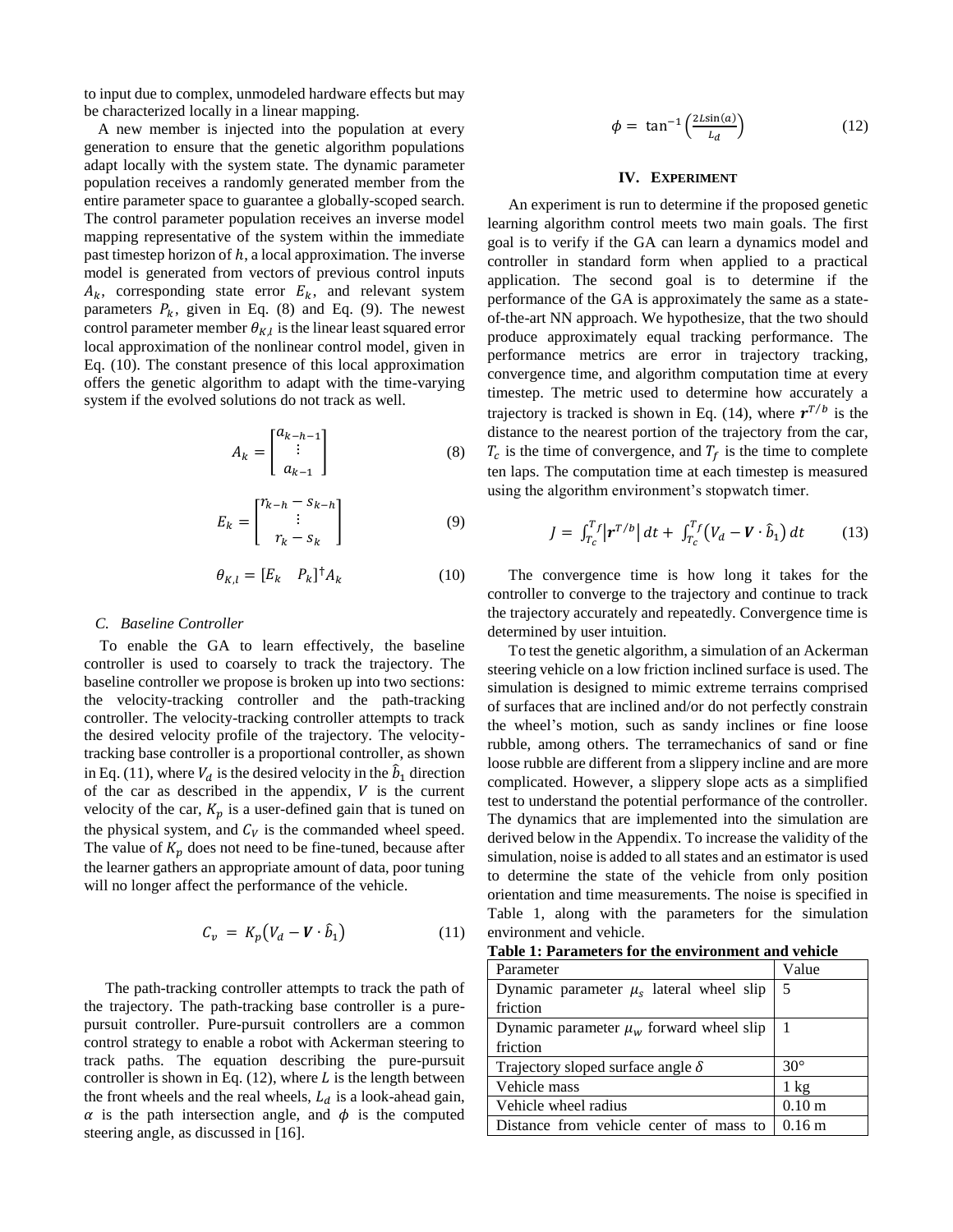| center of rear wheel axle                                     |  |
|---------------------------------------------------------------|--|
| Measurement sampling time and control   0.2 sec               |  |
| update rate                                                   |  |
| Measurement Gaussian position noise $(1\sigma)$   1.3e-4 m    |  |
| Measurement Gaussian rotation noise $(1\sigma)$   0.83e-4 rad |  |

*A. Test Procedure*



### **Figure 3: Trajectory for the car to track**

To test the car, a predefined closed trajectory is specified for the RC car to track on the slippery slope. The trajectory remains constant throughout the test. Each controller is tested with the same starting configuration, which is consistently displaced from the reference trajectory. The car is commanded to track the trajectory, which is done at first using the baseline controller. Once the learned controller converges to a solution that meets a user-defined performance criterion, the trajectory is tracked using the learned controller. The desired tracking velocity is 0.2 m/s. The trajectory is shown in Figure 1.

### *B. Genetic Algorithm Implementation*

The dynamic model used for the GA is described below in the Appendix. From that derivation, the dynamic model parameter population members have chromosome of length two: friction coefficients,  $\mu_s$  and  $\mu_w$ , describing lateral wheel slip and wheel slip in the direction of wheel velocity.

The form of the controller is a time-varying gain matrix. The action  $\alpha$  at every timestep is given by Eq. (14), where  $\phi$ is the steering angle and  $\omega_w$  is the rotation rate of the wheels. The control gain matrix is populated with the parameters in the control parameter chromosome, given by Eq. (15). The gain matrix maps the path intersection angle, error in velocity, and the estimated slope of the surface  $\delta$  to the control actions  $a$ , given in Eq. (16).

$$
a = [\phi \ \omega_w]'
$$
 (14)

$$
K = \begin{bmatrix} \theta_{K,1} & \theta_{K,2} & \theta_{K,3} \\ \theta_{K,4} & \theta_{K,5} & \theta_{K,6} \end{bmatrix} \tag{15}
$$

$$
a = K[\alpha \Delta V \delta]
$$
 (16)

The fitness functions for each population are shown in Eq. (4) and (7), of which the specific weight matrices the remaining parameters for the GA are shown in [Table 2.](#page-4-0)

<span id="page-4-0"></span>

| Table 2: Hyperparameters for evolution process |  |  |
|------------------------------------------------|--|--|
|                                                |  |  |

| Parameter                         | Value                         |
|-----------------------------------|-------------------------------|
| Steps compared for dynamics       | 1                             |
| evaluation $(n)$                  |                               |
| Steps compared for control        | $\mathfrak{D}$                |
| evaluation $(m)$                  |                               |
| Crossover Rate $(C_r)$            | .67                           |
| Size of dynamic population        | 8                             |
| Size of control population        | 8                             |
| Number of breeders $(C_f)$        | 3                             |
| Number of new members $(C_n)$     |                               |
| Weight of prediction vector $w_s$ | $[10^3 10^3 0 0 180$ /pi 0]   |
| Weight of tracking vector $w_r$   | [1 1 0.01 0 0 0]              |
| Weight control gain vector $W_K$  | $[0 10^{-7} 0 0 0 10^{-7} 0]$ |

### *C. Implementation of Neural Network for Comparison*

The genetic algorithm is compared to a supervised neural network controller. The idea of neural network controller was first introduced by Demetri Psaltis et al. [17], in which an architecture is proposed for a general learning process. The idea was further developed by Tomochika el al. [1], in which a neural network tracks a trajectory with unstructured uncertainty. This supervised neural network approach builds on the referenced work. In this approach, the neural network is used as a function approximator to the cost function, more formally described in Eq. (17),

$$
\hat{f}(s,a) \approx \mathcal{C}(s,a) \tag{17}
$$

where  $s$  stands for the state and  $\alpha$  stands for the action. In this problem, to simplify the learning process, the state of vehicle is chosen as follows in Eq. (18):

$$
s = [\varphi \ d \ \rho] \tag{18}
$$

 $\varphi$ : the angle between the body of the vehicle and the tangent of the target trajectory.

d : the shortest distance from the vehicle to the trajectory.

 $\rho$ : the angle between the body of the vehicle and the original point of axes.

The cost value describes how well the vehicle near the desired trajectory. Given the state value, the cost value of this state is explicitly defined in Eq. (19).

$$
C = d^2 + k \cdot \rho^2 \tag{19}
$$

The learning process consists of two stages. On the first stage, vehicle is controlled to do a random walk strategy to fully explore the target environment. In this process, all states, actions, and cost values are collected as training data. Using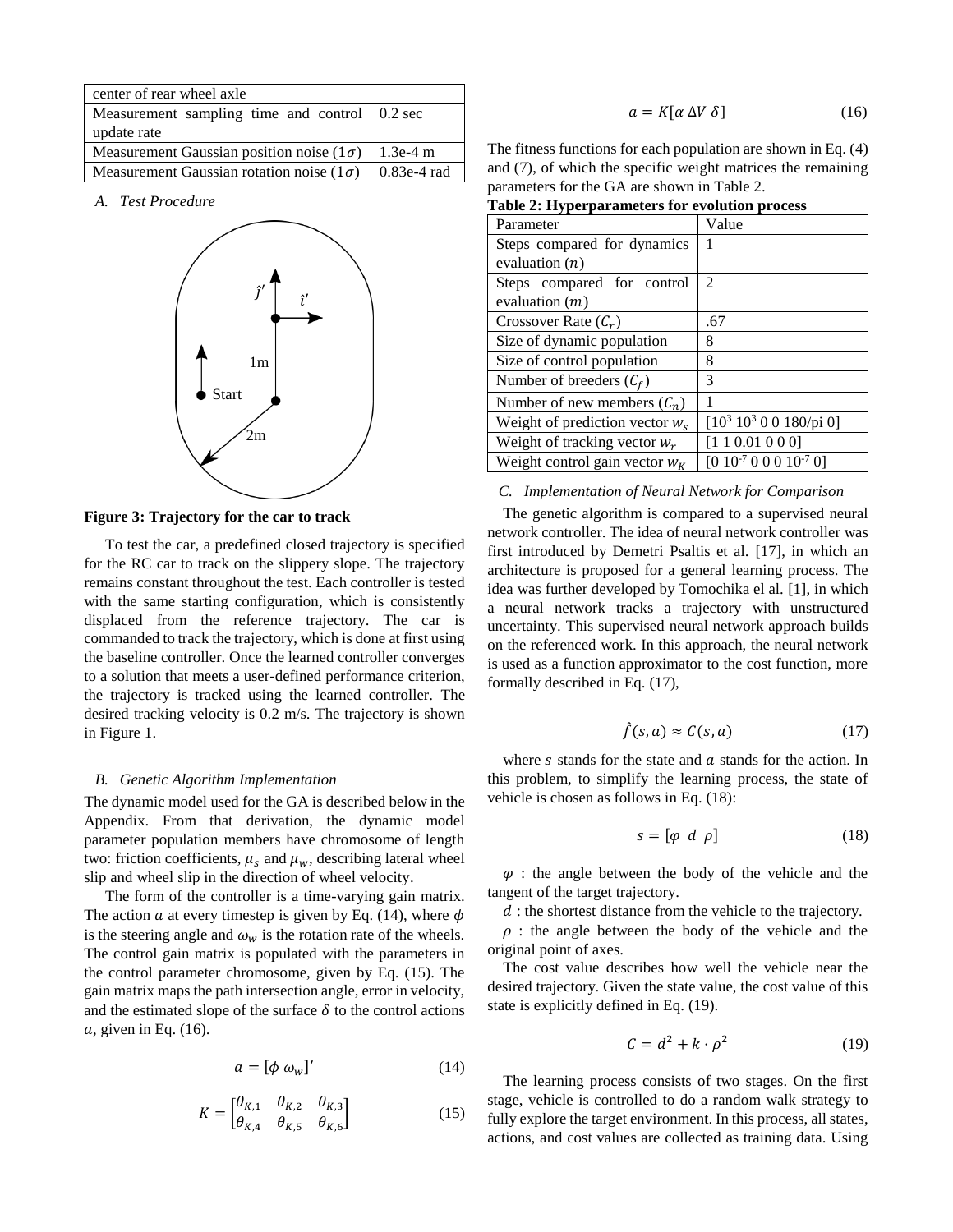these data as training data, we train a neural network with three layers as the function approximator. After the first stage in the learning process, a cost function is learned, which could be used to develop a control strategy. At each state, a unique action could be selected to minimize the cost value based on the neural network. However, this process is time-consuming. Then, during the second learning stage, another neural network is used to directly describe the control strategy. The input of this neural network is the state and the output of the neural network is the action, given in Eq. (20).

$$
a = \hat{g}(s) \tag{20}
$$

Training data in this learning process is generated by running the first neural network. After the second learning process, the neural network is ready to be used as a controller.

This neural network controller doesn't use any dynamic model information and therefore is a model-free method, compared with the genetic algorithm. Due to limited space and time of training, the vehicle is subject to easily crash into the wall in the first learning stage. To address this problem, the first learning stage is implemented on the simulator.

## **V. RESULTS**

Both the learned controller and trained neural network tracked the desired trajectory better than the baseline controller, as shown i[n Figure 4.](#page-5-0) The tracking error integrated across ten laps after convergence is shown in [Table 3](#page-5-1) and the component error time history is depicted in [Figure 5](#page-5-2) and [Figure 6.](#page-5-3) The total computation time to finish ten laps including the time to converge is shown in [Table 4.](#page-5-4) The average computation time, along with a standard deviation, is reported in [Table 5](#page-5-5) with the computation at every timestep depicted i[n Figure 7.](#page-6-0) The convergence time for both methods are reported in [Table 6](#page-5-6) and depicted in [Figure 8.](#page-6-1)

<span id="page-5-1"></span>**Table 3: Total tracking error comparison across ten laps**

|              | <b>Baseline</b> | Learner | Neural Network |
|--------------|-----------------|---------|----------------|
| $J(r)$ [m]   | 648             | 34      | 78             |
| $J(V)$ [m/s] | 1393            | 14      | 23             |
| Jtot         | 2041            | 78      | $\Omega$       |

<span id="page-5-4"></span>**Table 4: Total computation time comparison over ten laps**

|    | <b>Baseline</b> | Learner | <b>Neural Network</b> |
|----|-----------------|---------|-----------------------|
| me | $-348$ $-$      |         | 869.                  |

<span id="page-5-5"></span>**Table 5: Average computation time comparison on a dell Xenon desktop in MatLab**

|                                      | <b>Baseline</b>   | Learner          | <b>Neural Network</b> |  |
|--------------------------------------|-------------------|------------------|-----------------------|--|
| mean                                 | $35 \text{ ms}$   | $330 \text{ ms}$ | 341 ms                |  |
| std                                  | $15.4 \text{ ms}$ | $123 \text{ ms}$ | 26 ms                 |  |
| Table 6: Convergence time comparison |                   |                  |                       |  |

<span id="page-5-6"></span>

|          | <b>Baseline</b> | Learner      | Neural Network |
|----------|-----------------|--------------|----------------|
| control  | NΑ              | 217 s        | 200 s          |
| dynamics | NA              | $40 - 130$ s | NΑ             |



<span id="page-5-0"></span>**Figure 4: Trajectory comparison of baseline, learner, and neural network overlaid on desired trajectory**



<span id="page-5-2"></span>**Figure 5: Time history of distance error comparison between baseline, real-time learner, and supervised neural network**



<span id="page-5-3"></span>**Figure 6: Time history of velocity error comparison between baseline, real-time learner, and supervised neural network**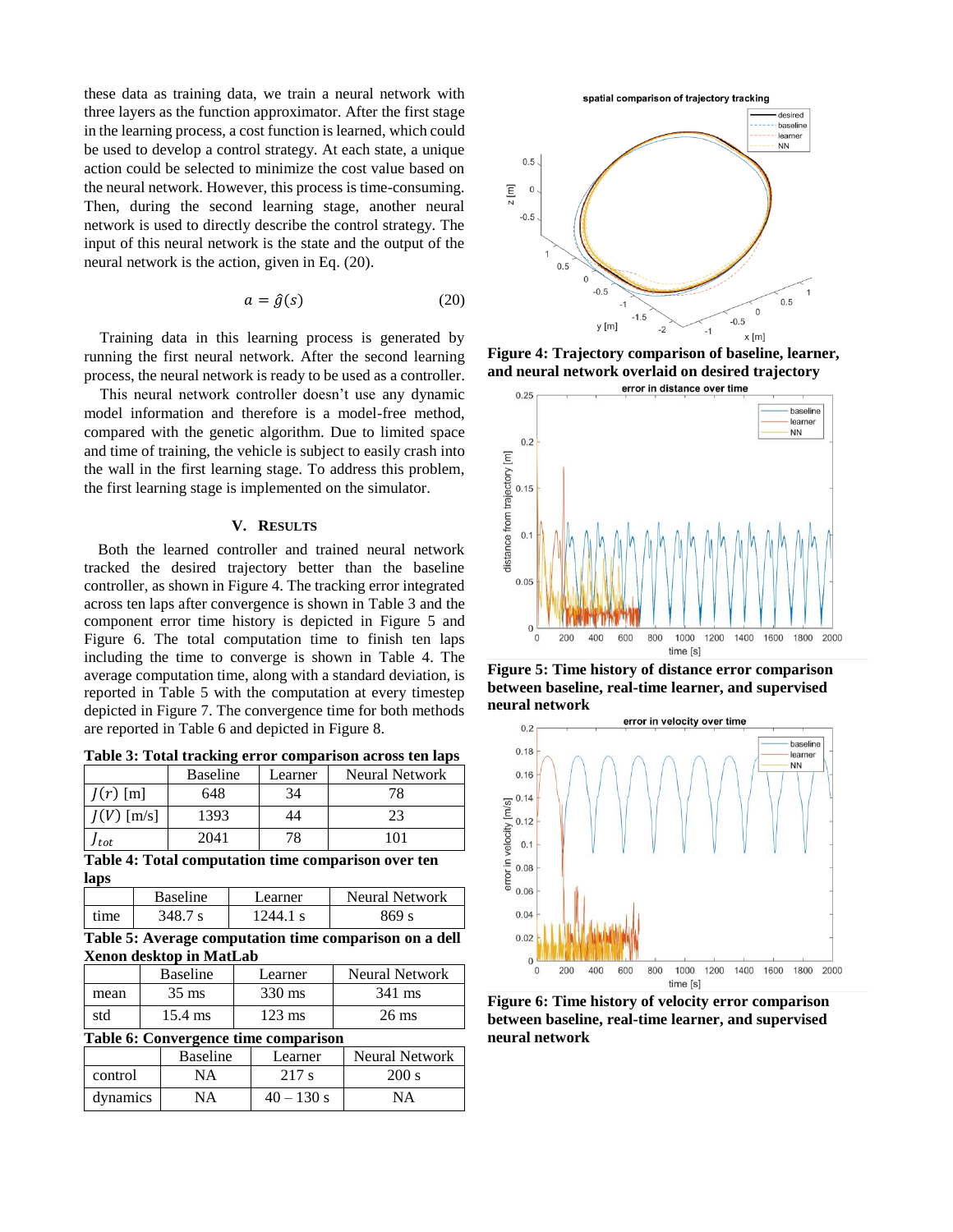

<span id="page-6-0"></span>**Figure 7: Comparison of computation per evaluation loop over time**



## <span id="page-6-1"></span>**Figure 8: Evolution of dynamic parameters over time**

From Figure 6, the GA converges to the real  $\mu$  values with very little error. The noise that is seen in the estimate is due to the added noise in the measurements. The error for the controller also converges to an approximately steady value. Again, the variations are due to the injected noise. From Table 5, the average computation time is relatively small, making it possible to implement this method onto physical systems. From these results, the GA is capable of learning dynamics parameters for the simulated RC car, which supports the hypothesis that the method can be implemented on a practical system.

Also, from the results above the GA performs similarly to the NN in tracking error, average computation time, and convergence time. There are no appreciable differences in the reported performance metrics between the two methods, which supports our hypothesis, that the GA has similar performance to the state-of-the-art NN approaches, while providing an interpretable model.

#### VI. LIMITATIONS

One major limitation of the proposed learned method is model bias due to underfitting, which results from some dynamic terms being excluded in the model structure. Model bias is caused by assuming a model structure that does not

sufficiently describe the system. The model bias can be reduced by enabling the model structure to change. For example, the friction can be represented as a common friction model summed with a polynomial with varying order and coefficients. Enabling the GA to vary the order and coefficients enables more complicated friction models to be approximated. Similarly, polynomials can also be used to incorporate more complex dynamic effects or control methods.

Another limitation of the work is that the method proposed likely will not perform well when the dynamic parameters or optimal control parameters vary rapidly with time because the GA will likely not converge on rapidly changing parameters. For the simulation, the time varying effects of the control parameters were slow, on the order of a lap, and the true dynamic parameters were constant, so the GA could continuously update the parameters. However, for other applications, like drifting, this method may not work because the controller may not be able to converge to a solution fast enough to give accurate control and dynamic parameters. This lag may be solved by making the computation time faster and the convergence time faster.

The last major limitation is that user intuition is needed to determine the underlying structure of the models. If the underlying structure is selected poorly, the performance of the method may be greatly reduced. Thus, care must be taken to ensure that the underlying structure reflects the actual physics.

#### VII. CONCLUSION

In this paper, we proposed a new method for learning a terramechanics model and an optimal controller using a genetic algorithm. Unlike methods used in the past research for learning terramechanics and optimal control models, the proposed method creates an interpretable model, which can be used to inform design changes of the vehicle or controller and also derive scientific conclusions.

Simulation results show that for a practical system, the proposed method performs approximately equal to a state-ofthe-art NN approach, while having the benefit of producing an interpretable model. The simulation results also suggest the computation time is low enough such that the method can be implemented on a physical system with limited computational capability.

#### ACKNOWLEDGMENT

The authors thank undergraduate researchers Eric Langrebe, Chaska Yamane, and research adviser Ross Knepper.

#### **REFERENCES**

- [1] T. Ozaki, T. Suzuki, T. Furuhashi, S. Okuma, and Y. Uchikawa, "Trajectory control of robotic manipulators using neural networks," *IEEE Transactions on Industrial Electronics*, vol. 38, no. 3, pp. 195–202, Jun. 1991.
- [2] H. Gao, X. Song, L. Ding, K. Xia, N. Li, and Z. Deng, "Adaptive motion control of wheeled mobile robot with unknown slippage," *International Journal of Control*, vol. 87, no. 8, pp. 1513–1522, Aug. 2014.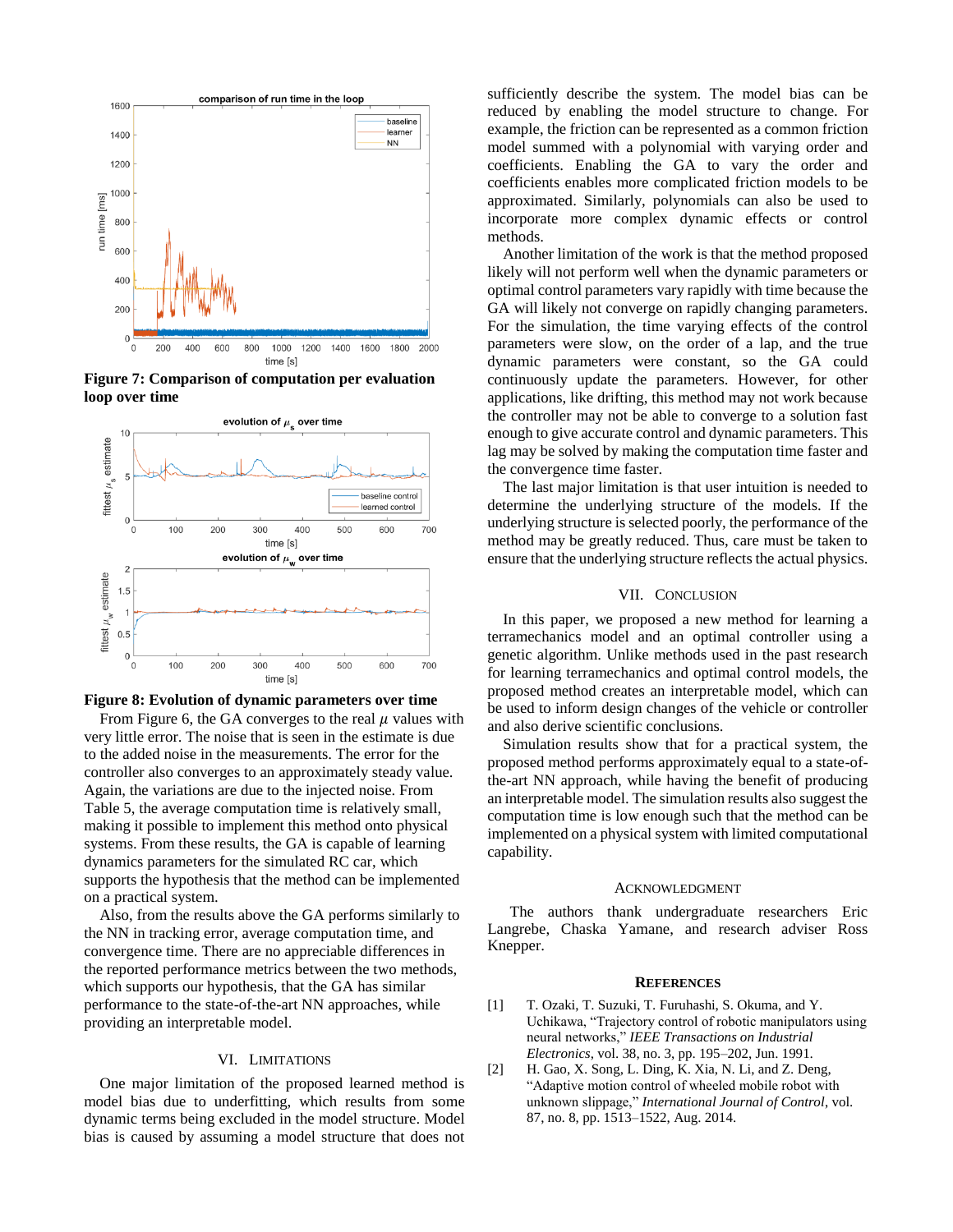- [3] X. B. Peng, G. Berseth, and M. van de Panne, "Dynamic Terrain Traversal Skills Using Reinforcement Learning," *ACM Trans. Graph.*, vol. 34, no. 4, pp. 80:1–80:11, Jul. 2015.
- [4] I. Vincent and Q. Sun, "A combined reactive and reinforcement learning controller for an autonomous tracked vehicle," *Robotics and Autonomous Systems*, vol. 60, no. 4, pp. 599–608, Apr. 2012.
- [5] M. Cutler and J. P. How, "Autonomous drifting using simulation-aided reinforcement learning," in *2016 IEEE International Conference on Robotics and Automation (ICRA)*, 2016, pp. 5442–5448.
- [6] B.-S. Chang and W. J. Baker, "Soil parameters to predict the performance of off-road vehicles," *Journal of Terramechanics*, vol. 9, no. 2, pp. 13–31, Jan. 1973.
- [7] G. Ishigami, A. Miwa, K. Nagatani, and K. Yoshida, "Terramechanics-based model for steering maneuver of planetary exploration rovers on loose soil," *J. Field Robotics*, vol. 24, no. 3, pp. 233–250, Mar. 2007.
- [8] D. Savitski *et al.*, "Improvement of traction performance and off-road mobility for a vehicle with four individual electric motors: Driving over icy road," *Journal of Terramechanics*, vol. 69, pp. 33–43, Feb. 2017.
- [9] M.-R. Bouguelia, R. Gonzalez, K. Iagnemma, and S. Byttner, "Unsupervised classification of slip events for planetary exploration rovers," *Journal of Terramechanics*, vol. 73, pp. 95–106, Oct. 2017.
- [10] J. Bongard and H. Lipson, "Evolved Machines Shed Light on Robustness and Resilience," *Proceedings of the IEEE*, vol. 102, no. 5, pp. 899–914, May 2014.
- [11] F. Corucci, N. Cheney, F. Giorgio-Serchi, J. Bongard, and C. Laschi, "Evolving Soft Locomotion in Aquatic and Terrestrial Environments: Effects of Material Properties and Environmental Transitions," *Soft Robotics*, vol. 5, no. 4, pp. 475–495, Aug. 2018.
- [12] J. C. Bongard and H. Lipson, "Nonlinear System Identification Using Coevolution of Models and Tests," *IEEE Transactions on Evolutionary Computation*, vol. 9, no. 4, pp. 361–384, Aug. 2005.
- [13] M. Schmidt and H. Lipson, "Distilling Free-Form Natural Laws from Experimental Data," *Science*, vol. 324, no. 5923, pp. 81–85, Apr. 2009.
- [14] D. E. Goldberg, *Genetic Algorithms in Search, Optimization and Machine Learning*, 1st ed. Boston, MA, USA: Addison-Wesley Longman Publishing Co., Inc., 1989.
- [15] J. Rissanen, "Modeling by shortest data description," *Automatica*, vol. 14, no. 5, pp. 465–471, Sep. 1978.
- [16] R. C. Conlter, *Implementation of the Pure Pursuit Path 'hcking Algorithm*. 1992.
- [17] D. Psaltis, A. Sideris, and A. A. Yamamura, "A multilayered neural network controller," *IEEE Control Systems Magazine*, vol. 8, no. 2, pp. 17–21, Apr. 1988.

### **BIOGRAPHY**



*Frances Zhu earned her B.S. in Mechanical and Aerospace Engineering from Cornell University, Ithaca in 2014 and is currently pursuing a Ph.D. in Aerospace Engineering at Cornell. Since 2014, she has been a Research Assistant with the Space Systems Design Studio, specializing in dynamics, systems, and* 

*controls engineering. Her research interests include fluxpinned interface applications, spacecraft system* 

*architectures, robot dynamics, estimation, and controls. Ms. Zhu is a NASA Space Technology Research Fellow.*



*D. Sawyer Elliott graduated from Rochester Institute of Technology with a Bachelor of Science in Mechanical Engineering in 2015. During his undergraduate career he worked at M.I.T. Lincoln Laboratory, where he worked on small spacecraft for weather sensing. Currently, he is a Ph.D. candidate at Cornell University under Professor* 

*Mason Peck, with a focus on dynamics and controls. While at Cornell University he worked on a small spacecraft project with the goal of autonomously docking two CubeSats. His current research explores control methods for momentum control systems, as well as the control of gyroscopically actuated robotic systems and their applications for exploration of extreme terrain.*



*Zhidi Yang received his B.S. degree in Mechanical Engineering and his B.S. degree in Computer Technology from Shanghai Jiao Tong University. He received his Master of Engineering degree in Mechanical Engineering from Cornell University. He specializes in Controls, Dynamics, and Robotics. His research focuses on locomotion, manipulation, planning,* 

*and control for legged robots, intelligent unmanned vehicles, and other high-dimensional dynamic systems. His recent work centers on applying machine learning to design of robust control algorithms.*



*Haoyuan Zheng received his B.S. degree in Electrical Engineering from Harbin Institute of Technology. He received his Master of Engineering degree in Electrical and Computer Engineering with a specialization in robotics from Cornell University. He is specialized in vision and decision making in robotics. He is interested in using machine learning methods to* 

*enhance robotic capabilities in vision and decision making.*

### **APPENDIX**

## *A. Dynamics Model*

A dynamics model of the vehicle is derived to enable coarse tuning of the baseline controller, enable pre-training for the NN learning algorithm, and provide a method for evaluating each population of the genetic algorithm. The dynamics are derived for the RC car described above in Section IV but could be modified to represent a full-sized car or other vehicles.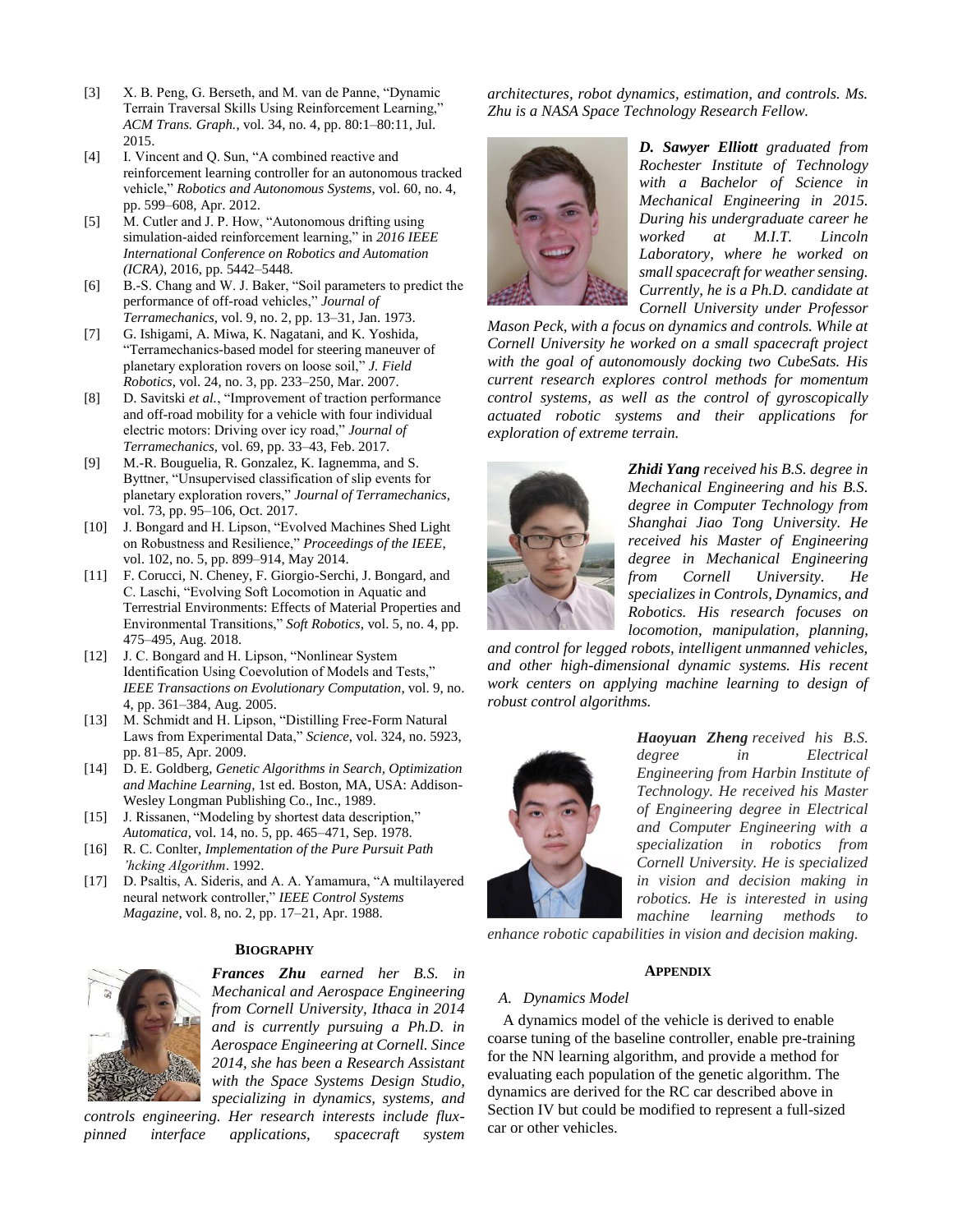## *B. Simplifications*

For the derivation of the dynamics model, seven simplifications are made:

- 1. The vehicle and the surface are assumed to be rigid bodies.
- 2. The commands for rear wheel speed and steering angle are assumed to be implemented instantaneously, thus are quasi-static parameters.
- 3. The wheels are assumed to have zero inertia.
- 4. The car is assumed to only have two wheels: one in the front of the car and one in the back. By assuming only one wheel in the front, there is no need to encode the kinematics of the Ackerman steering into the model, simplifying the derivation. Simplifying the model to have two wheels necessitates the unit vector  $\hat{b}_2$  shown in [Figure 9](#page-8-0) to be constrained to be parallel with the surface, constraining the car to be upright.
- 5. The only contact points between the car and surface considered are the two points where the wheels contact the surface.
- 6. Both wheels are constrained to stay in contact with the surface at all times.
- 7. The friction between each wheel and the surface is assumed to be a combination of coulomb friction and viscous friction with a single  $\mu$  value as shown in Eq.  $(21)$ , where V is the difference in velocity between the wheel and the surface that the wheel is in contact with and  $F_N$  is the magnitude of the normal force due to contact between the wheel and the surface.

$$
F_f = -\mu \big( V + F_N \text{sign}(V) \big) \tag{21}
$$

Figures 9 and 10 show the simplified model of the RC car.

The seven simplifications above reduce the computational intensiveness of evaluating the equations of motion, enabling the GA to be implemented onto a system with limited computational capability. However, the simplified model does not accurately model the dynamics of the car on all terrains. For applications with more complex vehicle dynamics or terrain, the designer must decide on a proper model fidelity such that the dynamics accurately represent their system while remaining computationally tractable.



<span id="page-8-0"></span>**Figure 9. The point** *cm* **represents the center of mass of the car, including the wheels. The points** *p* **and** *c* **represent the points on the rear and front wheels that are in contact with**  the surface. The unit vectors  $\hat{w}_i$  represent the coordinate **system associated with the front wheel-fixed frame of**  reference, W. The unit vectors  $\widehat{\bm{b}}_{\bm{i}}$  represent the coordinate **system associated with the body-fixed frame of reference, .**



**Figure 10. The unit vectors**  $\hat{i}$ **,**  $\hat{j}$ **, and**  $\hat{k}$  **represent the coordinate system for an inertially-fixed frame of reference, , which is not aligned with the plane. The unit vectors**  $\hat{\mathbf{i}}'$ ,  $\hat{\mathbf{j}}'$ , and  $\hat{\mathbf{k}}'$  represent the coordinate system **associated with an inertially-fixed frame of reference,**  ′ **, which is aligned with the plane. For the derivation shown,**  ̂**and** ̂ ′ **are equal. For arbitrary orientations of the slope,**  ̂**and** ̂ ′ **may not be equal.**

## *C. Derivation*

### *1) Nomenclature*

For the derivation, the following nomenclature is used. Not all symbols in each equation are described below, but an example of each symbol is provided. The vector  $r^{p/o}$  is a vector spanning from point *o* to point *p*. The vector  $\frac{N_d}{dt}$  $\frac{d}{dt} r^{p/o}$  is the derivative of  $r^{p/o}$  with respect to the inertially-fixed frame, N. The vector  $\frac{N_d^2}{dt^2}$  $\frac{N_{d}^{2}}{dt^{2}}$   $\boldsymbol{r}^{p/o}$  is the derivative of  $\frac{N_{d}}{dt}$  $\frac{d}{dt} r^{p/o}$  with respect to the inertially-fixed frame, N. The vector  $\boldsymbol{\omega}^{W/B}$  is the rotation rate of frame W with respect to B. The dyadic  $\boldsymbol{I}$  is